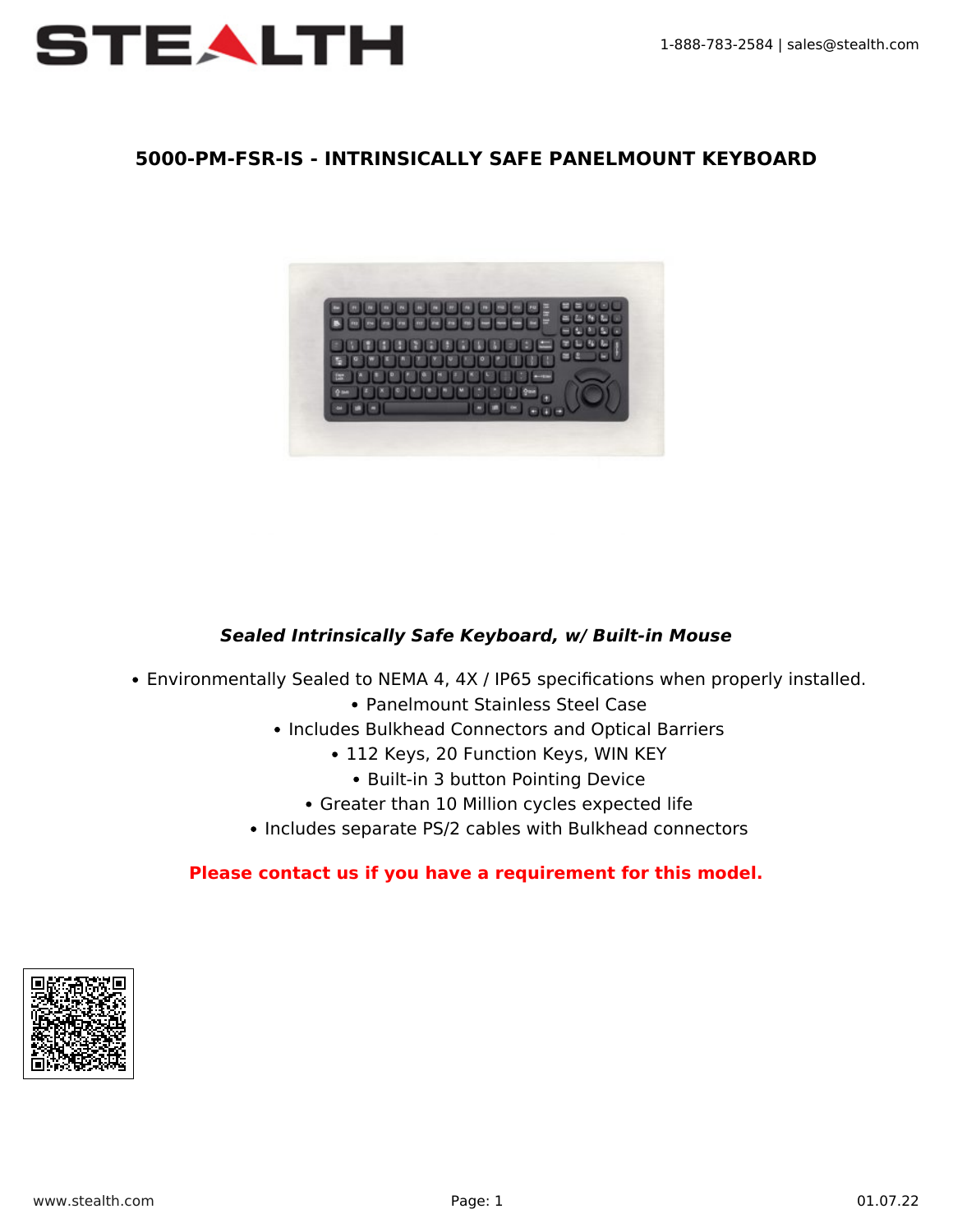

## **PRODUCT DESCRIPTION**

The Stealth model 5000-PM-FSR-IS is an Intrinsically Safe Panelmount Keyboard that is environmentally sealed to NEMA 4, 4X / IP65 specifications (when properly installed) and designed to operate in hazardous locations including wet, dirty or harsh environments.

This rugged keyboard with stainless steel bezel includes 112 Keys in total, 20 Function Keys, 22 Key numeric keypad and a built-in 3 button pointing device mouse. The 5000-PM-FSR-IS has a Factory Mutual approval for Class I, II and III, Division I, Groups C, D, E, F and G. The 5000-PM-FSR-IS comes with optical isolated barriers and bulkhead cables for complete protection.

The 5000-PM-FSR-IS ships with rear gaskets to ensure a watertight seal into panels, kiosks or consoles. The 5000-PM-FSR-IS is available with a PS/2 interface.